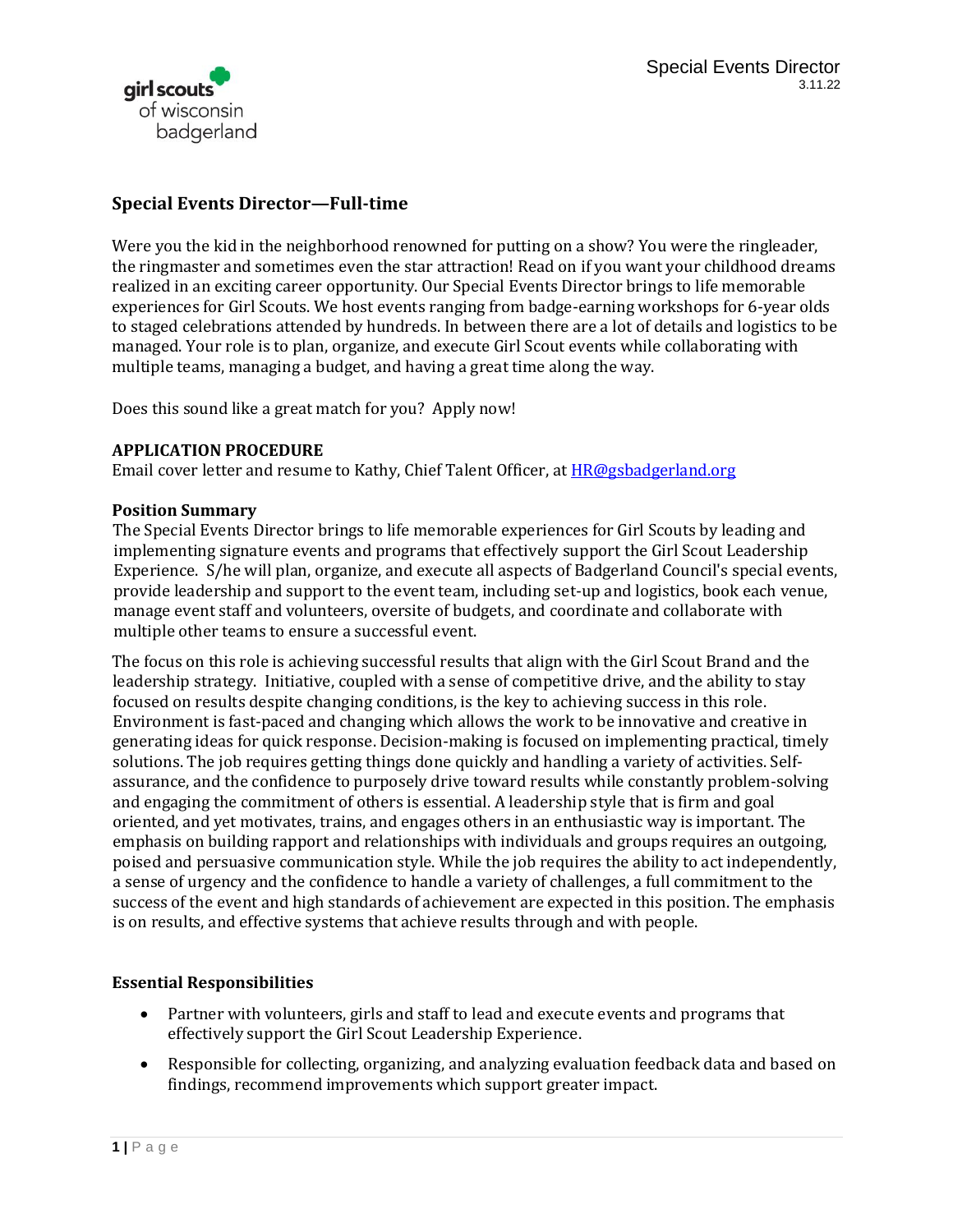airl scouts of wisconsin badgerland

- Manage vendor and service provider relationships.
- Work with Chief Marketing Officer and Chief Experience Officer to development yearly special event's strategic program plan.
- Prepare outline master plan with all objectives as well as timeframe for every event.
- Prepare and track applicable budget expenses for each event.

# **Education and Experience**

- Bachelor or Associate degree Marketing, Communications, Sales or related field. Other combinations of education with relevant experience that demonstrate the ability to perform the duties of the position will be considered.
- Prior experience in planning and implementing events required.
- Strong leadership skills, excellent communication skills, and the ability to meet deadlines and multi-task are essential.
- Supervisory experience preferred.
- Proficient computer skills including Microsoft Office.
- Ability to manage time efficiently, work independently and manage several projects at one time.

### **Anticipated Time Away from Office**

- $\triangleright$  Must be able to occasionally work irregular hours, including nights and weekends; possess a valid Driver's License; must be able to work both in an office setting and independently offsite.
- $\triangleright$  Travels throughout jurisdiction 10% of working time.

**Key Department Partners:** Leadership, Membership, Experience, Fund Development, Customer Care, Marketing & Communications, Financial & Human Resources, Facilities

# **Organization Overview**

### **Vision**

To be the premier leadership organization for girls in the USA.

### **Mission Statement**

Girl Scouts builds girls of courage, confidence, and character who make the world a better place.

### **Overview**

Girl Scouts of Wisconsin – Badgerland Council provides programming, training, and support to more than 8,000 Girl Scout members in 23 counties in southwest Wisconsin and parts of Minnesota and Iowa. Badgerland is among 111 Girl Scout councils nationwide and is the nation's largest, and most impactful, organization dedicated to lifting girls.